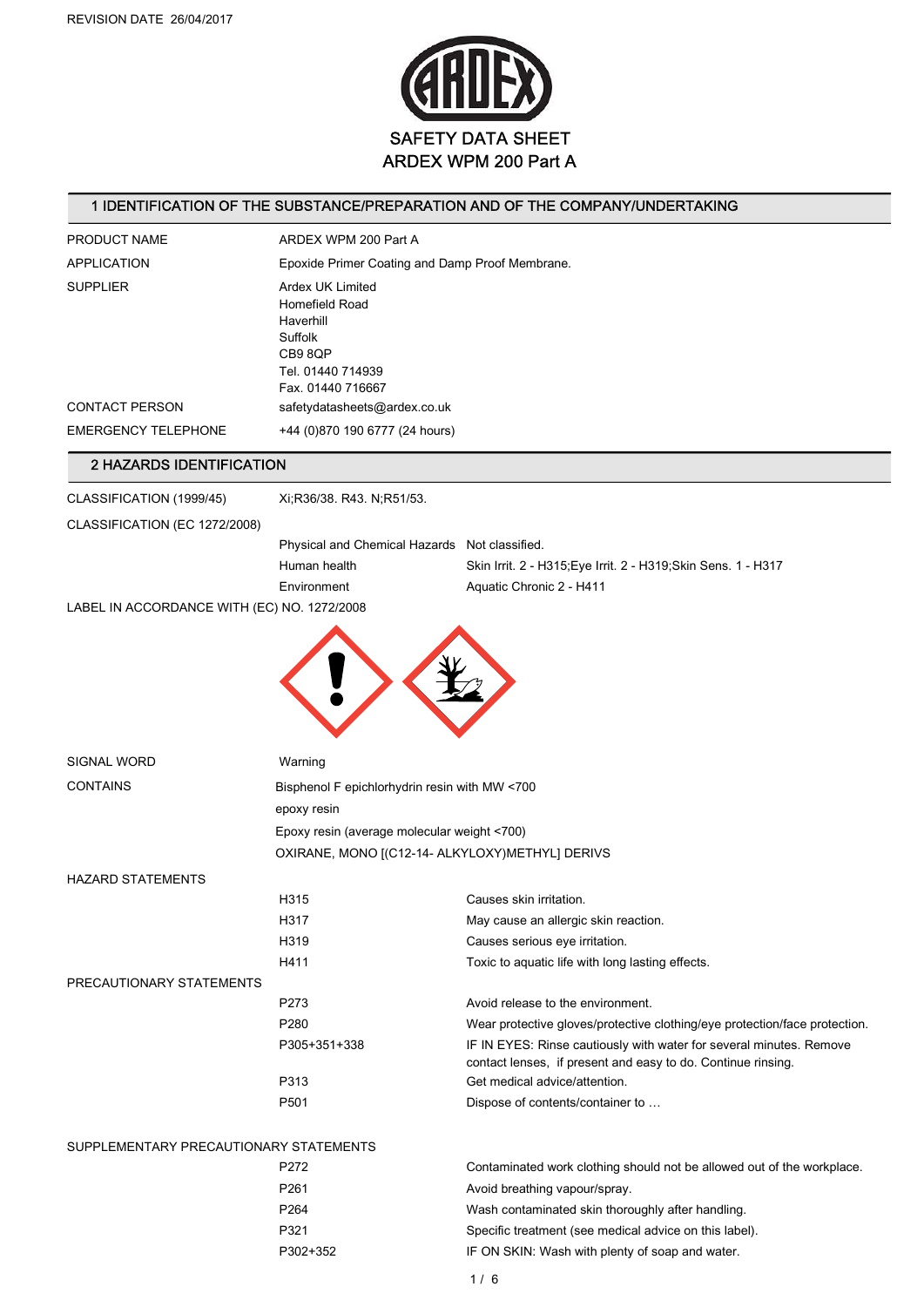REVISION DATE 26/04/2017

# ARDEX WPM 200 Part A

|     | P332+313 | If skin irritation occurs: Get medical advice/attention.         |
|-----|----------|------------------------------------------------------------------|
|     | P333+313 | If skin irritation or rash occurs: Get medical advice/attention. |
|     | P337     | If eye irritation persists:                                      |
|     | P362     | Take off contaminated clothing and wash before reuse.            |
|     | P363     | Wash contaminated clothing before reuse.                         |
|     | P391     | Collect spillage.                                                |
| EU) |          |                                                                  |
|     |          |                                                                  |

Supplemental Label Information (I

EUH205 Contains epoxy constituents. May produce an allergic reaction.

### 3 COMPOSITION/INFORMATION ON INGREDIENTS

| Bisphenol F epichlorhydrin resin with MW <700    |                   |                                                                | $1 - 3 \%$ |
|--------------------------------------------------|-------------------|----------------------------------------------------------------|------------|
| CAS-No.: 28064-14-4                              | EC No.:           |                                                                |            |
| Classification (EC 1272/2008)<br>Not classified. |                   | Classification (67/548/EEC)<br>Xi;R36/38.<br>N;R51/53.<br>R43. |            |
| DI-ISOBUTYL KETONE                               |                   |                                                                | $< 1\%$    |
|                                                  |                   |                                                                |            |
| CAS-No.: 108-83-8                                | EC No.: 203-620-1 |                                                                |            |
| Classification (EC 1272/2008)                    |                   | Classification (67/548/EEC)                                    |            |
| Flam. Liq. 3 - H226<br>STOT SE 3 - H335          |                   | R <sub>10</sub><br>Xi:R37                                      |            |
|                                                  |                   |                                                                |            |
| epoxy resin                                      |                   |                                                                | $15 \%$    |
| CAS-No.: 55492-52-9                              | EC No.: 611-275-7 |                                                                |            |
| Classification (EC 1272/2008)                    |                   | Classification (67/548/EEC)                                    |            |
| Skin Irrit. 2 - H315                             |                   | Xi;R36/38.                                                     |            |
| Eye Irrit. 2 - H319<br>Skin Sens. 1 - H317       |                   | N;R51/53.<br>R43.                                              |            |
| Aquatic Chronic 2 - H411                         |                   |                                                                |            |
| Epoxy resin (average molecular weight <700)      |                   |                                                                | 15-30%     |
| CAS-No.: 25068-38-6                              | EC No.: 500-033-5 | Registration Number: 01-2119456619-26-xxxx                     |            |
| Classification (EC 1272/2008)                    |                   | Classification (67/548/EEC)                                    |            |
| Skin Irrit. 2 - H315                             |                   | R43                                                            |            |
| Eye Irrit. 2 - H319                              |                   | Xi;R36/38                                                      |            |
| Skin Sens. 1 - H317<br>Aquatic Chronic 2 - H411  |                   | N;R51/53                                                       |            |
|                                                  |                   |                                                                |            |
| LOW BOILING POINT NAPHTHA - UNSPECIFIED          |                   |                                                                | $< 1\%$    |
| CAS-No.: 64742-95-6                              | EC No.: 265-199-0 |                                                                |            |
| Classification (EC 1272/2008)                    |                   | Classification (67/548/EEC)                                    |            |
| Flam. Liq. 3 - H226                              |                   | Xn;R65.                                                        |            |
| <b>EUH066</b><br>STOT SE 3 - H335, H336          |                   | Xi, R37.<br>N;R51/53.                                          |            |
| Asp. Tox. 1 - H304                               |                   | R10, R67, R66.                                                 |            |
| Aquatic Chronic 2 - H411                         |                   |                                                                |            |
| OXIRANE, MONO [(C12-14- ALKYLOXY) METHYL] DERIVS |                   |                                                                | $< 15 \%$  |
| CAS-No.: 68609-97-2                              | EC No.:           | Registration Number: 01-2119485289-22-xxxx                     |            |
| Classification (EC 1272/2008)                    |                   | Classification (67/548/EEC)                                    |            |
| Skin Irrit. 2 - H315                             |                   | R43                                                            |            |
| Skin Sens. 1 - H317                              |                   | Xi:R38                                                         |            |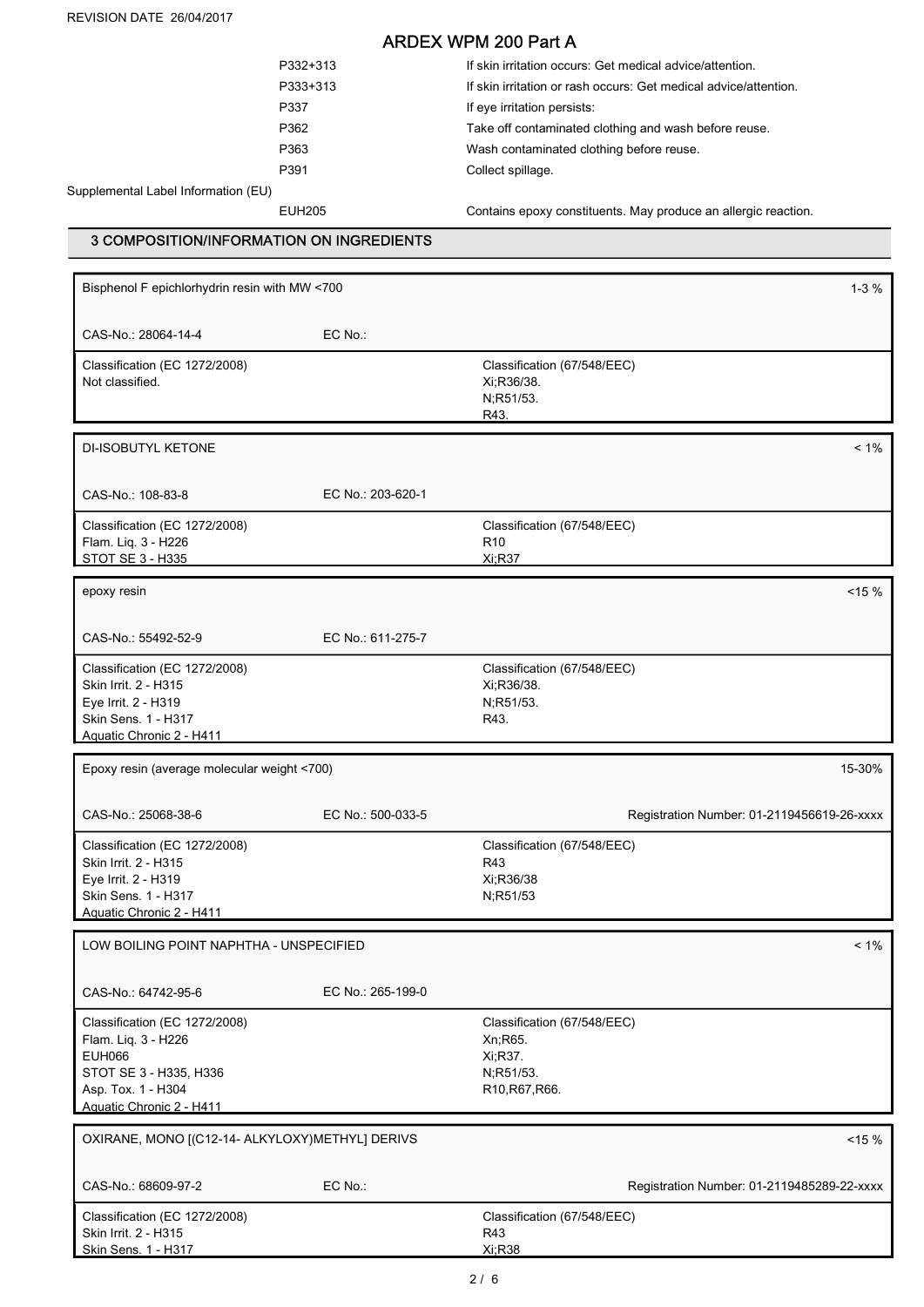# ARDEX WPM 200 Part A

The Full Text for all R-Phrases and Hazard Statements is Displayed in Section 16

### 4 FIRST-AID MEASURES

#### **INHALATION**

Move the exposed person to fresh air at once. Rinse nose and mouth with water. Get medical attention if any discomfort continues. INGESTION

NEVER MAKE AN UNCONSCIOUS PERSON VOMIT OR DRINK FLUIDS! Rinse mouth thoroughly. Get medical attention if any discomfort continues.

SKIN CONTACT

Remove affected person from source of contamination. Remove contaminated clothing. Wash the skin immediately with soap and water. Get medical attention if any discomfort continues.

#### EYE CONTACT

Remove victim immediately from source of exposure. Make sure to remove any contact lenses from the eyes before rinsing. Promptly wash eyes with plenty of water while lifting the eye lids. Continue to rinse for at least 15 minutes and get medical attention.

### 5 FIRE-FIGHTING MEASURES

EXTINGUISHING MEDIA

This product is not flammable. Use fire-extinguishing media appropriate for surrounding materials.

#### 6 ACCIDENTAL RELEASE MEASURES

PERSONAL PRECAUTIONS

Wear protective clothing as described in Section 8 of this safety data sheet.

ENVIRONMENTAL PRECAUTIONS

Avoid discharge into drains, water courses or onto the ground.

SPILL CLEAN UP METHODS

Stop leak if possible without risk. Absorb in vermiculite, dry sand or earth and place into containers. Flush with plenty of water to clean spillage area. Do not contaminate water sources or sewer.

### 7 HANDLING AND STORAGE

USAGE PRECAUTIONS

Avoid spilling, skin and eye contact.

STORAGE PRECAUTIONS

Store in tightly closed original container in a dry, cool and well-ventilated place. Keep in original container.

STORAGE CLASS

Chemical storage.

### 8 EXPOSURE CONTROLS/PERSONAL PROTECTION

| Name                       | <b>STD</b> | TWA - 8 Hrs |           | STEL - 15 Min |  | <b>Notes</b> |
|----------------------------|------------|-------------|-----------|---------------|--|--------------|
| <b>IDI-ISOBUTYL KETONE</b> | <b>WEL</b> | $25$ ppm    | 148 mg/m3 |               |  |              |

WEL = Workplace Exposure Limit.

INGREDIENT COMMENTS WEL = Workplace Exposure Limits PROTECTIVE EQUIPMENT



PROCESS CONDITIONS

Provide eyewash station.

ENGINEERING MEASURES

Provide adequate ventilation. Observe Occupational Exposure Limits and minimise the risk of inhalation of vapours.

RESPIRATORY EQUIPMENT

No specific recommendation made, but respiratory protection may still be required under exceptional circumstances when excessive air contamination exists.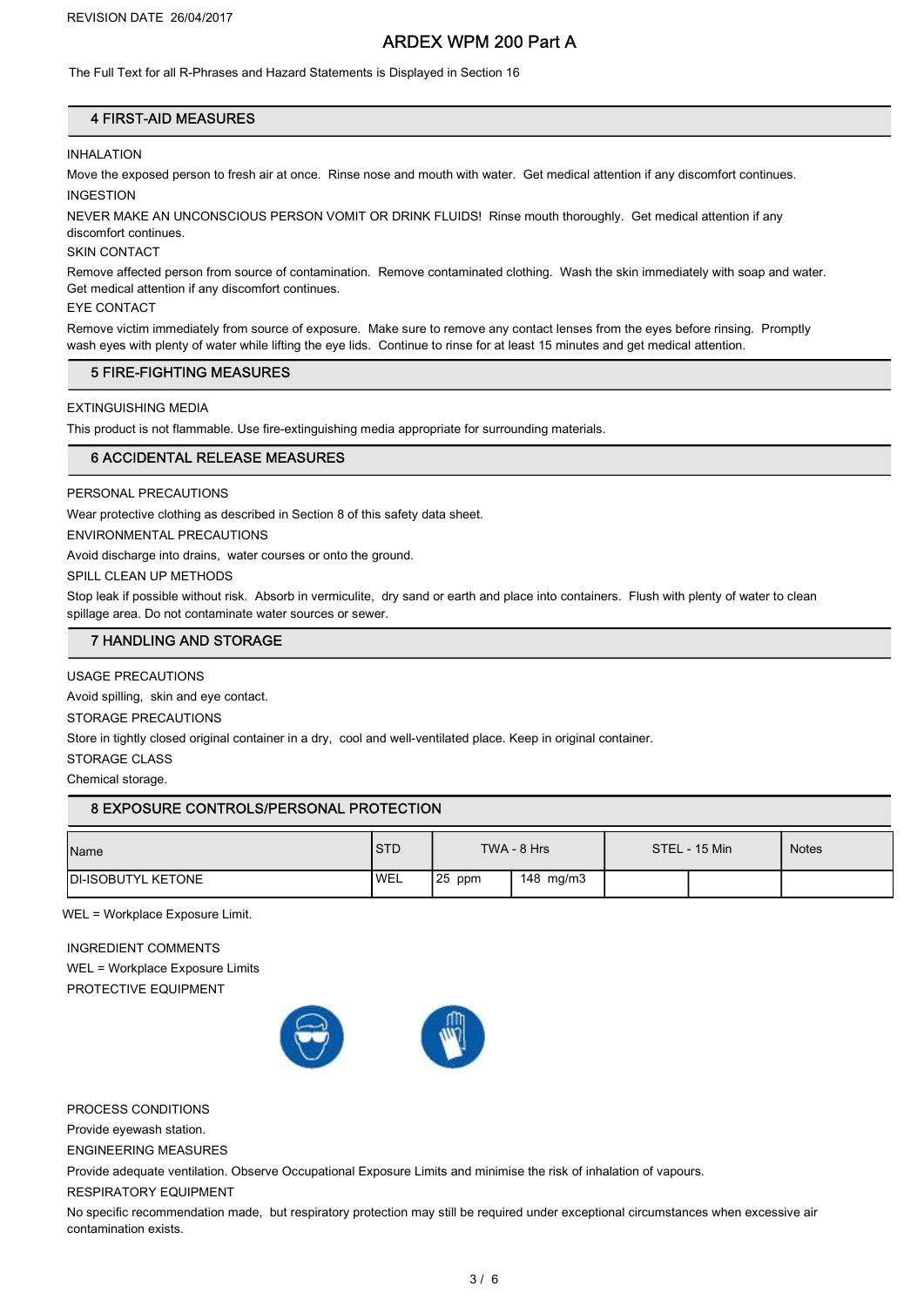# ARDEX WPM 200 Part A

### HAND PROTECTION

Use protective gloves made of: Nitrile. Viton rubber (fluor rubber). Barrier cream applied before work may make it easier to clean the skin after exposure, but does not prevent absorption through the skin.

EYE PROTECTION

Wear tight-fitting goggles or face shield.

OTHER PROTECTION

Wear appropriate clothing to prevent any possibility of skin contact.

#### HYGIENE MEASURES

DO NOT SMOKE IN WORK AREA! Wash hands at the end of each work shift and before eating, smoking and using the toilet. Promptly remove any clothing that becomes contaminated. Use appropriate skin cream to prevent drying of skin. When using do not eat, drink or smoke.

## 9 PHYSICAL AND CHEMICAL PROPERTIES

| APPEARANCE    | Liquid                |
|---------------|-----------------------|
| <b>COLOUR</b> | Black.                |
| <b>ODOUR</b>  | Characteristic.       |
| SOLUBILITY    | Immiscible with water |

## 10 STABILITY AND REACTIVITY

**STABILITY** Stable under normal temperature conditions. CONDITIONS TO AVOID Avoid excessive heat for prolonged periods of time. HAZARDOUS POLYMERISATION Will not polymerise. MATERIALS TO AVOID Strong oxidising substances. HAZARDOUS DECOMPOSITION PRODUCTS Fire creates: Carbon monoxide (CO). Carbon dioxide (CO2).

### 11 TOXICOLOGICAL INFORMATION

INHALATION Irritating to respiratory system. INGESTION May cause stomach pain or vomiting. SKIN CONTACT May cause sensitisation by skin contact. Irritating to skin. EYE CONTACT Irritating to eyes.

### 12 ECOLOGICAL INFORMATION

### **ECOTOXICITY**

Toxic to aquatic organisms, may cause long-term adverse effects in the aquatic environment.

### 13 DISPOSAL CONSIDERATIONS

#### DISPOSAL METHODS

Dispose of waste and residues in accordance with local authority requirements.

### 14 TRANSPORT INFORMATION

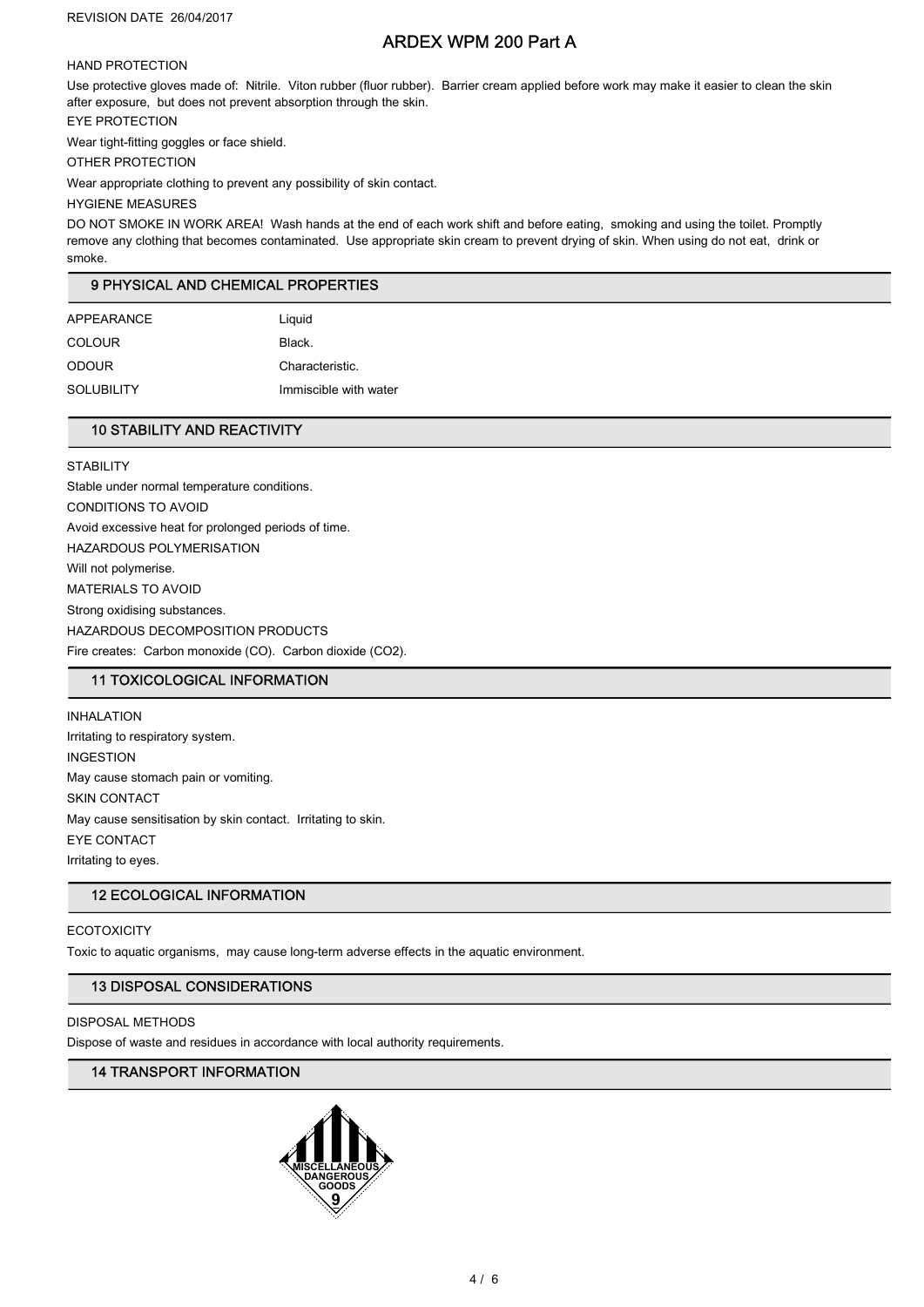REVISION DATE 26/04/2017

# ARDEX WPM 200 Part A

|                                                                             | ANDLA III III ZUU LAILA                                                                                          |
|-----------------------------------------------------------------------------|------------------------------------------------------------------------------------------------------------------|
| PROPER SHIPPING NAME                                                        | ENVIRONMENTALLY HAZARDOUS SUBSTANCE, LIQUID, N.O.S. (EPOXY RESIN (Number average<br>$MW \le 700$ ), epoxy resin) |
| <b>ENVIRONMENTALLY</b><br><b>HAZARDOUS</b><br>SUBSTANCE/MARINE<br>POLLUTANT | No.                                                                                                              |
| UN NO. ROAD                                                                 | 3082                                                                                                             |
| ADR CLASS NO.                                                               | 9                                                                                                                |
| <b>ADR CLASS</b>                                                            | Class 9: Miscellaneous<br>dangerous substances and<br>articles.                                                  |
| <b>ADR PACK GROUP</b>                                                       | Ш                                                                                                                |
| HAZARD No. (ADR)                                                            | 90                                                                                                               |
| ADR LABEL NO.                                                               | 9                                                                                                                |
| <b>HAZCHEM CODE</b>                                                         | 3Z                                                                                                               |
| UN NO. SEA                                                                  | 3082                                                                                                             |
| <b>IMDG CLASS</b>                                                           | 9                                                                                                                |
| <b>IMDG PACK GR.</b>                                                        | III                                                                                                              |
| <b>EMS</b>                                                                  | F-A, S-F                                                                                                         |
| UN NO. AIR                                                                  | 3082                                                                                                             |
| <b>AIR CLASS</b>                                                            | 9                                                                                                                |
| AIR PACK GR.                                                                | Ш                                                                                                                |

# 15 REGULATORY INFORMATION

STATUTORY INSTRUMENTS

The Chemicals (Hazard Information and Packaging for Supply) Regulations 2009 (S.I 2009 No. 716).

APPROVED CODE OF PRACTICE

Safety Data Sheets for Substances and Preparations. Classification and Labelling of Substances and Preparations Dangerous for Supply. GUIDANCE NOTES

Workplace Exposure Limits EH40.

### 16 OTHER INFORMATION

| <b>ISSUED BY</b>                 |                                                                                             |  |  |  |
|----------------------------------|---------------------------------------------------------------------------------------------|--|--|--|
| Research and Development Manager |                                                                                             |  |  |  |
| <b>REVISION DATE</b>             | 26/04/2017                                                                                  |  |  |  |
| REV. NO./REPL. SDS GENERATED 5   |                                                                                             |  |  |  |
| <b>RISK PHRASES IN FULL</b>      |                                                                                             |  |  |  |
| R <sub>10</sub>                  | Flammable.                                                                                  |  |  |  |
| R65                              | Harmful: may cause lung damage if swallowed.                                                |  |  |  |
| R36/38                           | Irritating to eyes and skin.                                                                |  |  |  |
| R37                              | Irritating to respiratory system.                                                           |  |  |  |
| <b>R38</b>                       | Irritating to skin.                                                                         |  |  |  |
| R43                              | May cause sensitisation by skin contact.                                                    |  |  |  |
| R66                              | Repeated exposure may cause skin dryness or cracking.                                       |  |  |  |
| R51/53                           | Toxic to aquatic organisms, may cause long-term adverse effects in the aquatic environment. |  |  |  |
| R67                              | Vapours may cause drowsiness and dizziness.                                                 |  |  |  |
| HAZARD STATEMENTS IN FULL        |                                                                                             |  |  |  |
| <b>EUH066</b>                    | Repeated exposure may cause skin dryness or cracking.                                       |  |  |  |
| H226                             | Flammable liquid and vapour.                                                                |  |  |  |
| H304                             | May be fatal if swallowed and enters airways.                                               |  |  |  |
| H315                             | Causes skin irritation.                                                                     |  |  |  |
| H317                             | May cause an allergic skin reaction.                                                        |  |  |  |
| H319                             | Causes serious eye irritation.                                                              |  |  |  |
| H335                             | May cause respiratory irritation.                                                           |  |  |  |
| H336                             | May cause drowsiness or dizziness.                                                          |  |  |  |
| H411                             | Toxic to aquatic life with long lasting effects.                                            |  |  |  |